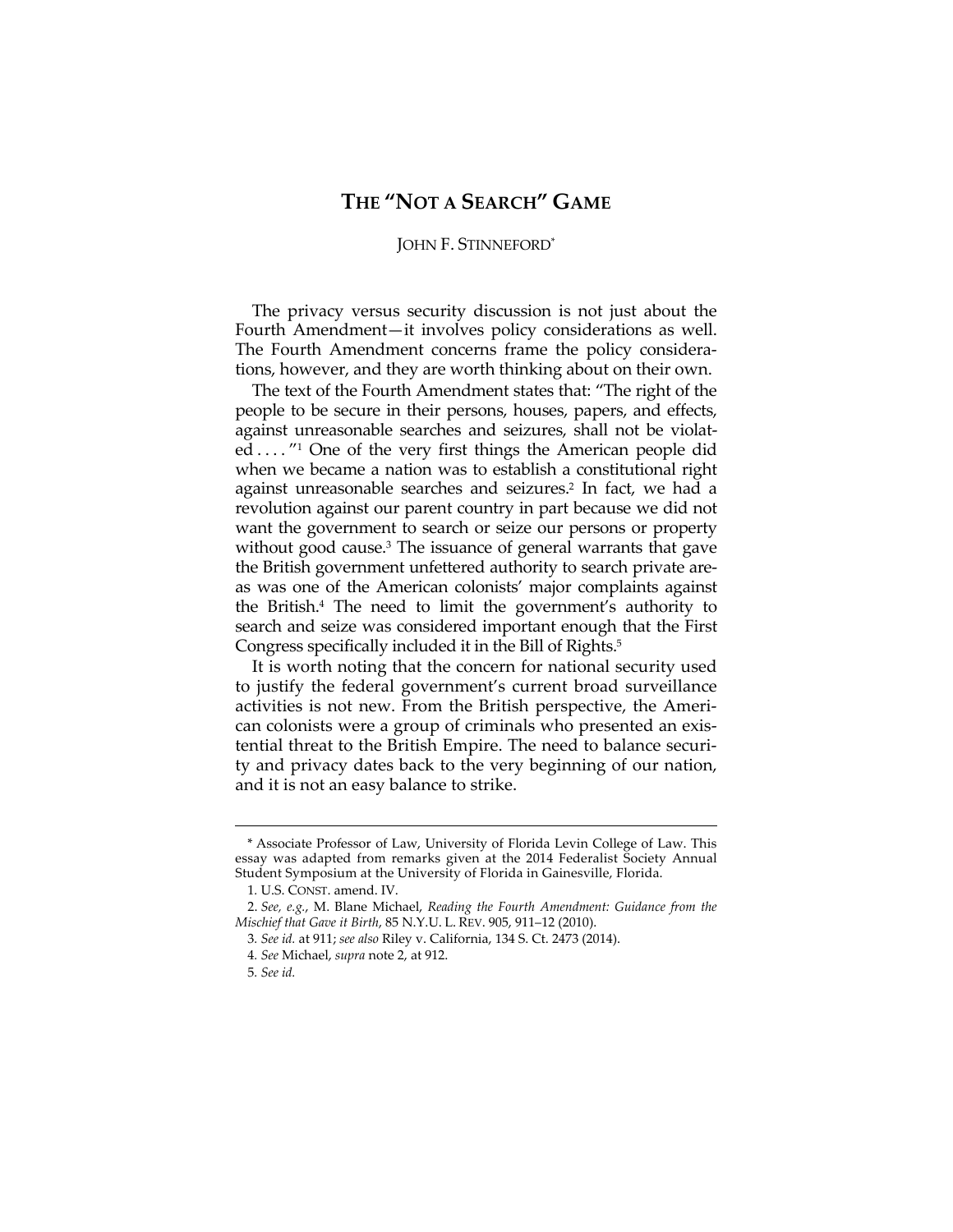## 18 *Federalist Edition* [Vol. 2

And yet there is something new about our current debate as well. As technology has advanced over time, the government has been able to obtain private information about individuals that previously would have required a physical intrusion into their persons, houses, papers, or effects. The question with which the Supreme Court has struggled throughout the 20th century and into the 21st century has been: "Is that a search or not?" When the government uses a microphone to listen in on your private conversations, for example, is this a search? If not, what is it? Does it fall within the Fourth Amendment at all?

In the famous case of *Katz v. United States*, 6 the Supreme Court said in essence that if the government uses a microphone to listen to your phone conversations, this is a search even though the government is not physically intruding into your property, and even though it is not seizing your belongings.7 Therefore this nonphysically instrusive activity is governed by the Fourth Amendment.8 *Katz* was a landmark case in the protection of privacy rights, but there is also a sense in which *Katz* was problematic, for it got the Court into what we might call the "Not a Search" game. The Supreme Court has been playing this game ever since.

I have put together a brief list of some of the highlights of this game. When the government sends someone into your house wearing a wire, and that person broadcasts your private conversations to the government, is this a search or not? No, the Court has said, it is not a search because you knowingly exposed your house to this third party and you took the risk that they might betray you.<sup>9</sup> What if the government gets the phone company to put a pen register on your phone so that it can tell what numbers you are dialing? Is this a search or not? No, it is not a search. You took the risk that the phone company would betray you, and since you took that risk, it is not a search.10 What if they obtain your bank records? Not a search, for the same reason. You took the risk that the bank would betray you.<sup>11</sup>

As we move on, the game gets more complicated: What if the government surreptitiously places a beeper on a canister of

<sup>6. 389</sup> U.S. 347 (1967).

<sup>7</sup>*. See id.* at 352–53.

 <sup>8.</sup> *See id.*

 <sup>9.</sup> United States v. White, 401 U.S. 745, 752 (1971).

 <sup>10.</sup> Smith v. Maryland, 442 U.S. 735, 744 (1979).

<sup>11</sup>*.* United States v. Miller, 425 U.S. 435, 443 (1976).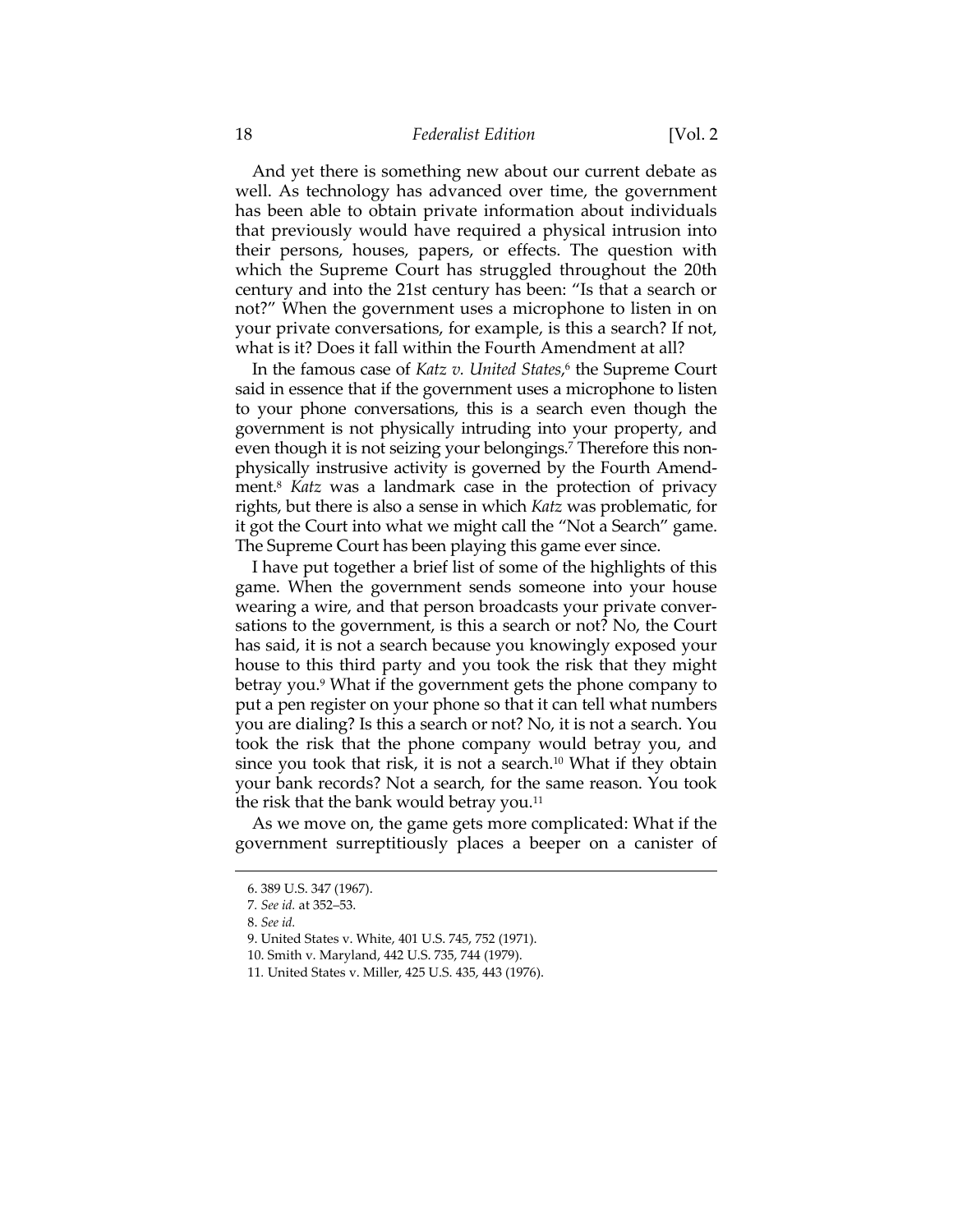chemicals to track your location? Well, that all depends. If the government puts the beeper on the canister before you own it, and then tracks your movements after you take possession, this is not a search.12 If it puts the beeper on the canister after you own it, and does precisely the same tracking, this is a search.13 Is there a real constitutional difference between these situations? The Supreme Court says there is one, but it may not be so obvious to the rest of us.

What about dog sniffs? If a dog sniffs you or your possessions to determine whether you have drugs or explosives, is this a search? The Supreme Court has declared that if the dog sniffs your person or your effects, this is not a search.<sup>14</sup> If the dog comes up to your front door and sniffs, this is a search.15 It is a very strange set of cases.

I love teaching, and as a teacher it is kind of fun to play the "Not a Search" game. As a matter of constitutional law, however, this game deflects us from the real question, which is not whether these things are searches. In reality they are probably all searches. The question is whether these searches are *reasonable*. This is the question that needs to be addressed, and by playing the "Not a Search" game, the court has been able to evade these questions.

This game has moved things like the NSA metadata program completely outside the purview of the Fourth Amendment. In the pen register case, the Court said that if you send out the phone numbers you dial to the phone company, you have assumed the risk that they will give those numbers to the government, and therefore the collection of such information is not a search.16 Well, that is all the metadata program really is—the collection of data that individuals expose to service providers.17 The Court approved such practices in the 1970s and moved them outside the scope of the Fourth Amendment by declaring them non-searches.18 We are having debates about these practices

<sup>12.</sup> United States v. Knotts, 460 U.S. 276, 285 (1983).

 <sup>13.</sup> United States v. Karo, 468 U.S. 705, 715–16 (1984).

 <sup>14.</sup> United States v. Place, 462 U.S. 696, 706–07 (1983).

 <sup>15.</sup> Florida v. Jardines, 133 S. Ct. 1409, 1417–18 (2013).

 <sup>16.</sup> Smith v. Maryland, 442 U.S. 735, 744 (1979).

 <sup>17.</sup> Klayman v. Obama, 957 F. Supp. 2d 1, 14 (D.D.C. 2013).

<sup>18</sup>*. Smith*, 442 U.S. at 744.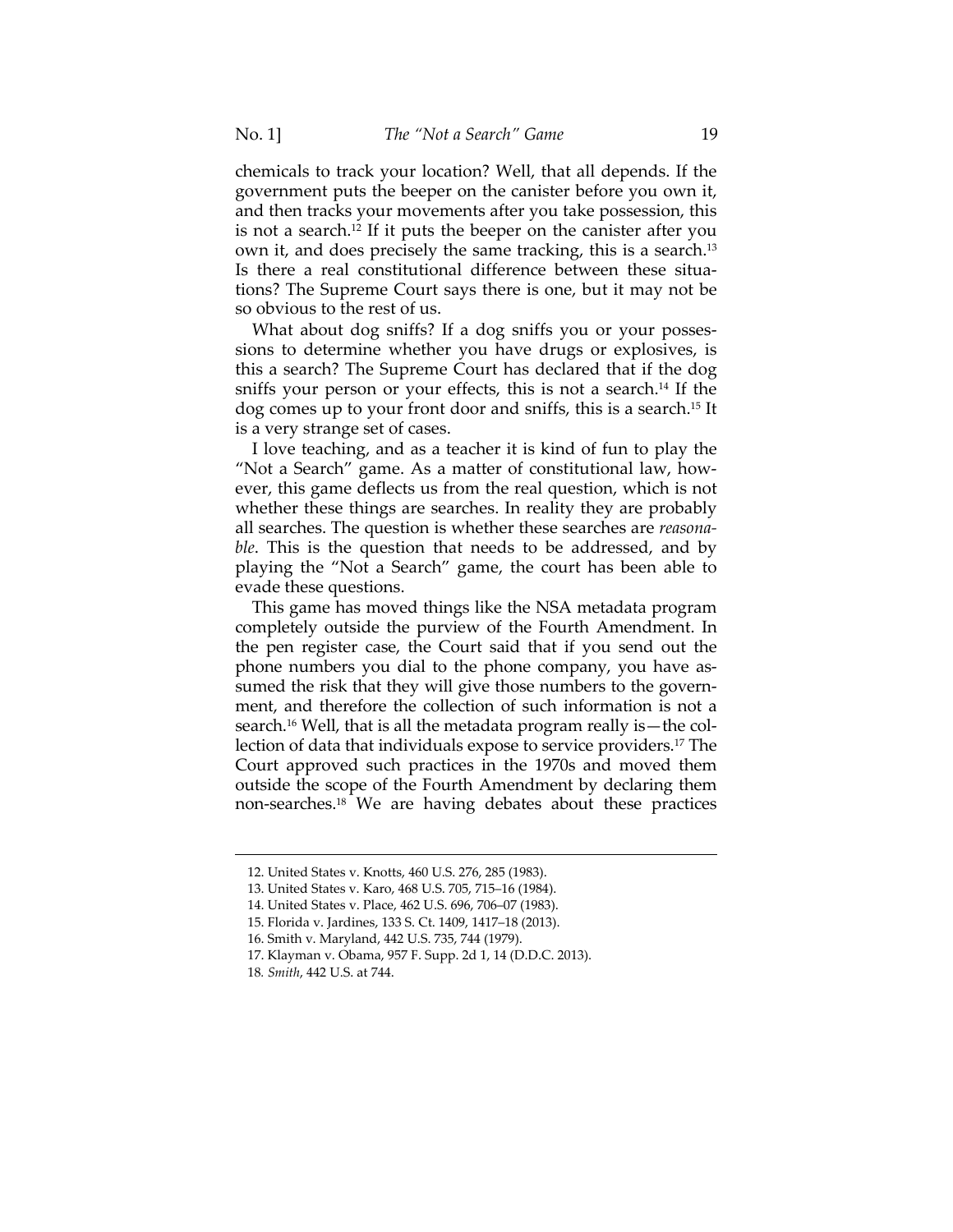now, but from a Fourth Amendment perspective, the debate was closed off in the 1970s because of the "Not a Search" game.

This game is not sustainable over the long run, because technology keeps advancing. Remember, technology was the reason we got into this game in the first place. There are two problems relating to technology that the Court has not figured out how to manage, and that may necessitate leaving this game behind.

First, the government's ability to use technological surveillance to gather personal information is growing exponentially in at least two ways. Number one, technology is becoming much more intrusive. The government can get a lot more data about you than it used to be able to get back in the days of beepers and pen registers, which seem quaint by today's standards.19 Number two, the government is able to aggregate this data much more comprehensively than it ever could before, so it can know nearly every single thing about your life simply by tracking data that the Supreme Court has already classified as public and thus not subject to the Fourth Amendment.20 The Supreme Court needs to figure out how to deal with these developments, because governmental aggregation of vast amounts of personal information may pose a threat to life in a free society. A couple of years ago, in the *Jones* case,<sup>21</sup> which involved GPS tracking, many people thought the Supreme Court might attempt to deal with this problem. Unfortunately the Court punted, failing to answer any questions about what is reasonable and what is not reasonable.<sup>22</sup>

Technology also poses a completely different set of problems, which is part of what makes it difficult to figure out what sorts of governmental searches are reasonable. These problems arise because the technology of terrorist attacks has changed. We live in a world where terrorists can hijack an airplane and fly it into the World Trade Center, could acquire a nuclear weapon, or nerve gas. They are capable of causing destruction on a massive scale. What do we do about that? What do we do not only about the fact that the technology of surveillance is becoming much more intrusive, but also that the technology of

<sup>19</sup>*. Klayman*, 957 F. Supp. 2d at 32–36.

 <sup>20.</sup> ACLU v. Clapper, 959 F. Supp. 2d 724, 750–52 (S.D.N.Y. 2013).

 <sup>21.</sup> United States v. Jones, 132 S. Ct. 945, 947 (2012).

<sup>22</sup>*. Id.*